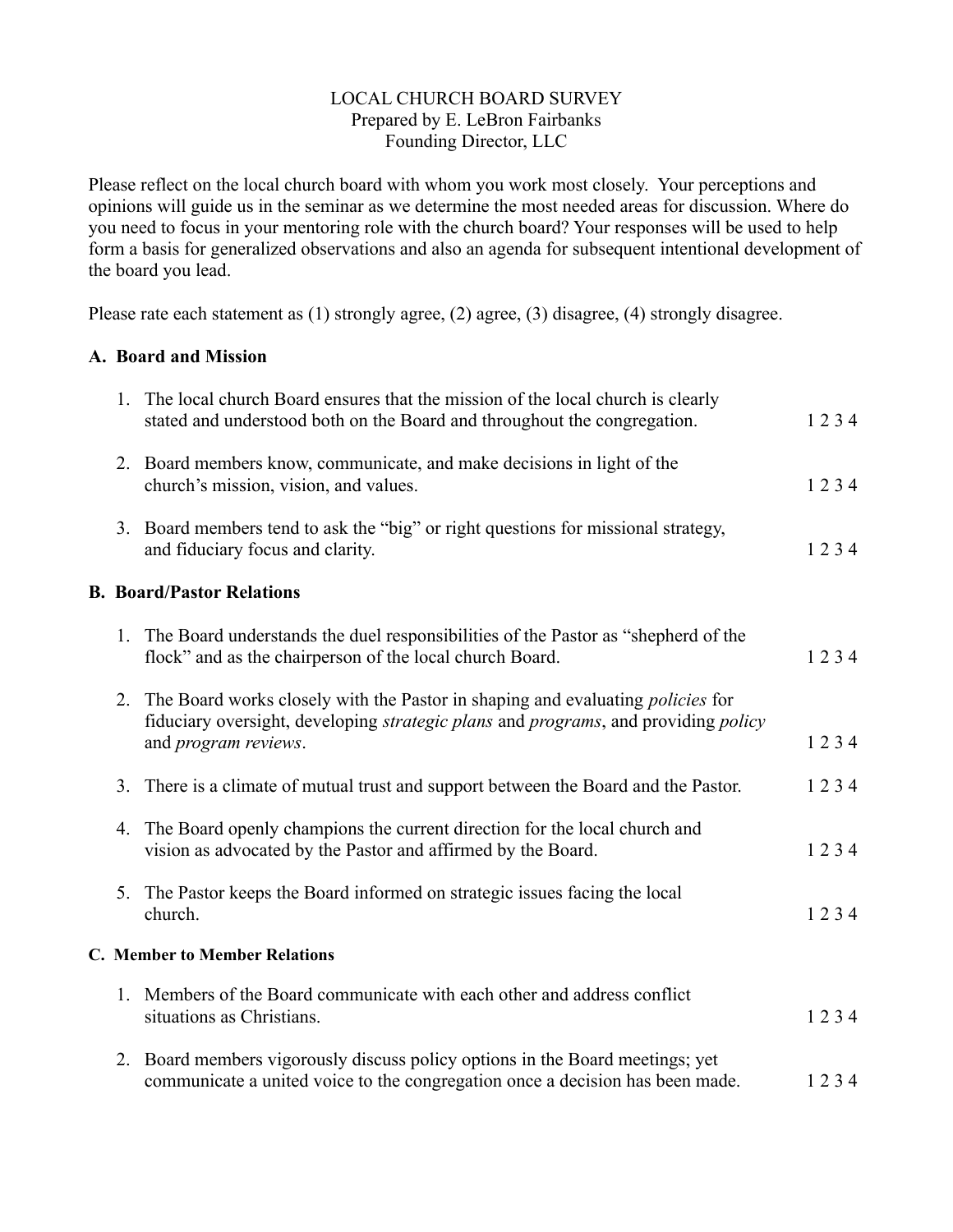|    | 3. Discussion among members in Board meetings focuses on missional, policy and<br>strategic questions, not on personality and personal differences.                                                                          | 1234 |
|----|------------------------------------------------------------------------------------------------------------------------------------------------------------------------------------------------------------------------------|------|
|    | 4. Board members nurture strong personal relationships within the Board.                                                                                                                                                     | 1234 |
|    | 5. Confidential discussions in Board meetings remain confidential following the<br>Board meetings.                                                                                                                           | 1234 |
|    | D. The Board Agenda                                                                                                                                                                                                          |      |
|    | 1. The Board agenda reflects a clear understanding of the role, purpose, and function<br>of the Board.                                                                                                                       | 1234 |
|    | 2. The Board has a detailed agenda established for each meeting and the agenda is<br>received in a timely manner.                                                                                                            | 1234 |
|    | 3. Meeting agendas focus on policy issues and mission planning.                                                                                                                                                              | 1234 |
|    | 4. The Board agenda includes all necessary supporting information.                                                                                                                                                           | 1234 |
|    | E. The Organization of the Board                                                                                                                                                                                             |      |
|    | 1. The Board is organized such that it is effective, garners high-level participation,<br>and engenders confidence from its constituencies.                                                                                  | 1234 |
| 2. | The Board is composed of a sufficient cross section of strong and mature members to<br>allow it to significantly develop the local church.                                                                                   | 1234 |
|    | 3. The Board has approved a property master plan and monitors the maintenance<br>programs sufficiently to be assured that they are not deferred to the detriment of the<br>local church.                                     | 1234 |
|    | 4. The Board designates specific times <i>yearly</i> for prayer and planning.                                                                                                                                                | 1234 |
| 5. | The committee structure facilitates the work of the Board efficiently.                                                                                                                                                       | 1234 |
|    | F. The Functioning of the Board                                                                                                                                                                                              |      |
| 1. | The Board seeks feedback from and communicates effectively with the congregation<br>regarding issues and actions of the Board.                                                                                               | 1234 |
|    | 2. The Board takes leadership responsibility for the financial management of the local<br>church, and fund-raising, if necessary, to assure that sufficient resources are available<br>to fulfill the mission of the church. | 1234 |
| 3. | The Board periodically evaluates its own functioning and effectiveness as a Board.                                                                                                                                           | 1234 |
| 4. | The Board maintains and posts appropriate written minutes of the meetings,<br>and has a Board Handbook for its policies.                                                                                                     | 1234 |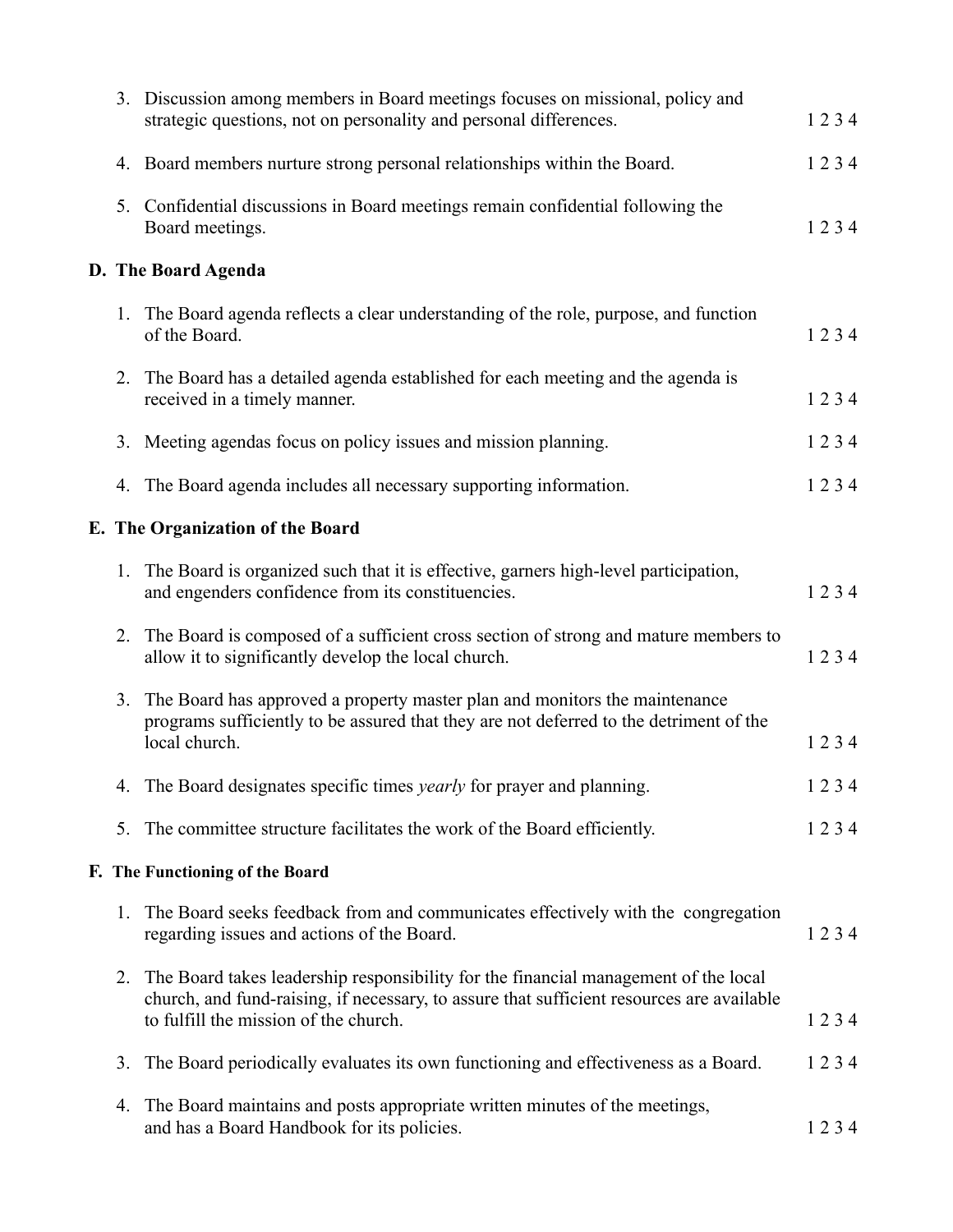|                                 | 5. The Board invites non-Board members, as appropriate, to assist the Board in areas<br>where additional competencies are needed by the Board to understand and<br>address critical issues. | 1234 |  |  |  |  |  |
|---------------------------------|---------------------------------------------------------------------------------------------------------------------------------------------------------------------------------------------|------|--|--|--|--|--|
| <b>G. Nuts and Bolts Issues</b> |                                                                                                                                                                                             |      |  |  |  |  |  |
|                                 | 1. Prayer is an important component of Board meetings.                                                                                                                                      | 1234 |  |  |  |  |  |
|                                 | 2. Members of the Board are elected following <i>Manual</i> guidelines.                                                                                                                     | 1234 |  |  |  |  |  |
|                                 | 3. An appropriate orientation session is provided yearly for new members.                                                                                                                   | 1234 |  |  |  |  |  |
|                                 | 4. The size of the Board is appropriate for the size of the congregation.                                                                                                                   | 1234 |  |  |  |  |  |
|                                 | 5. Board meetings are of sufficient duration and frequency to appropriately do the<br>business of the Board.                                                                                | 1234 |  |  |  |  |  |
| <b>H. Summary</b>               |                                                                                                                                                                                             |      |  |  |  |  |  |

Use additional space to answer these questions or to comment on the survey.

1. The major strengths of our local church Board are:

2. Three Board development issues our Board should focus on for the next 18 months are: